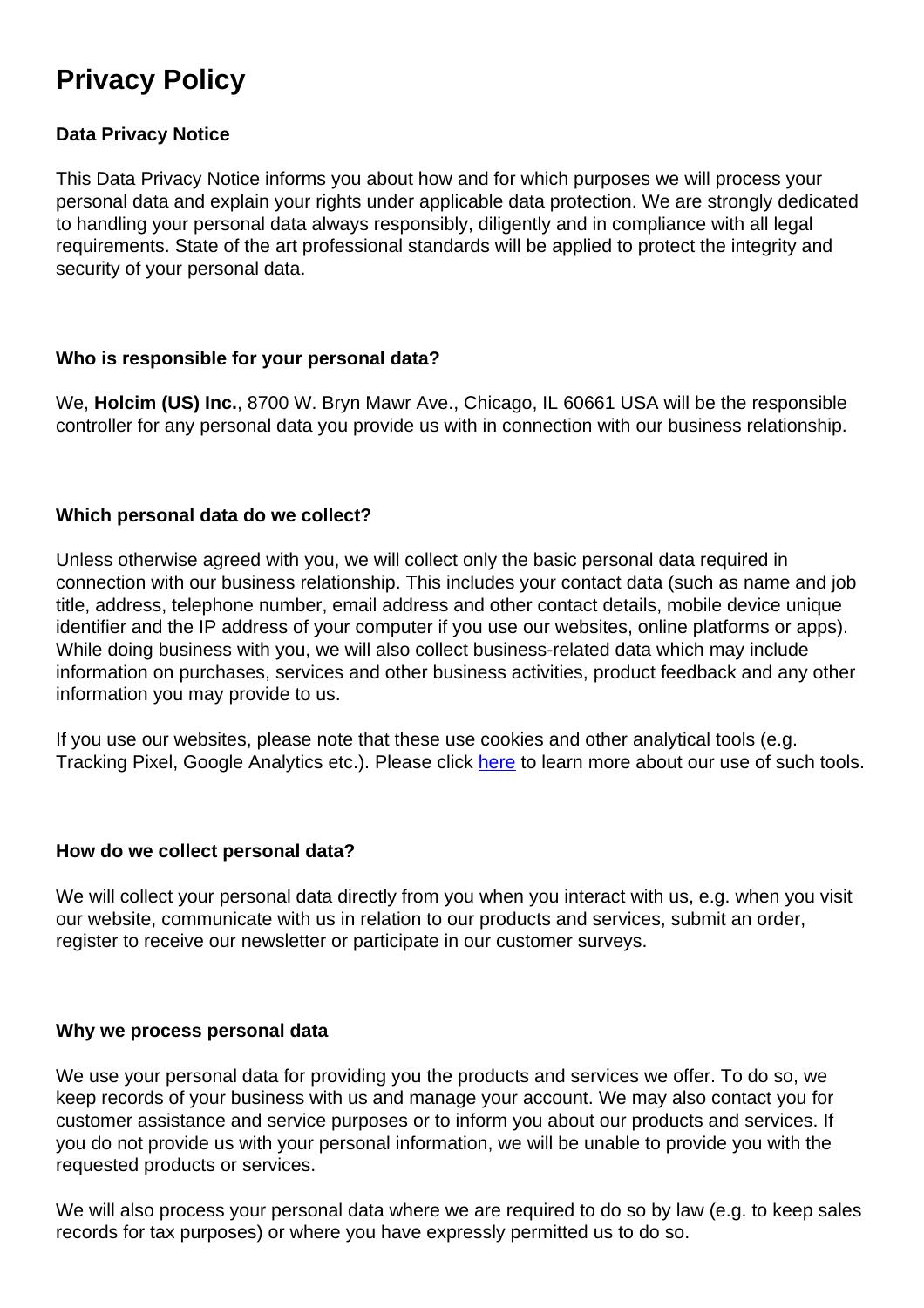## **How we use personal data**

We will store and process your personal data within the United States.

We may store and process your personal data, or share it with the recipients described below, also outside of the United States. We will do so only to the extent permitted by applicable law and take appropriate safeguards to ensure the security and integrity of your personal data. You may contact us anytime using the contact details below if you would like further information on such safeguards.

## **Who we share personal data with**

We may share your personal data with:

- our affiliates, where required, to provide you with our goods and services, or otherwise permitted or required by applicable law; and
- credit reference agencies and other companies for use in credit decisions, for fraud prevention and to pursue debtors.

We may also instruct service providers (e.g. a cloud provider), domestically or abroad, to process your personal data on our behalf and in accordance with our instructions. We will retain control over your personal data and will remain fully responsible to you when engaging service providers.

We may also share your personal data with third parties if we sell or buy any business or assets, in which case we may disclose personal data to the prospective seller or buyer of such business or assets, along with its professional advisers. If the company or substantially all of its assets are acquired by a third party, personal data held by us about customers will be one of the transferred assets.

Otherwise, no third parties will have access to your personal data unless there is a legal obligation or you give us permission to do so.

## **How long do we store personal data?**

We will hold your personal data as long as required to provide the services, products or information you have requested and to administer your business relationship with us. If you have asked us not to communicate with you, we will hold this information as long as required to comply with your request. We are also required to keep certain of your personal data (e.g. relating to business transactions) for certain retention periods under applicable law. Your personal data will be promptly deleted when it is no longer required for these purposes.

## **Your rights**

You have the right to request from us access to and rectification or erasure of your personal data or restriction of processing concerning you and to object to processing as well as the right to data